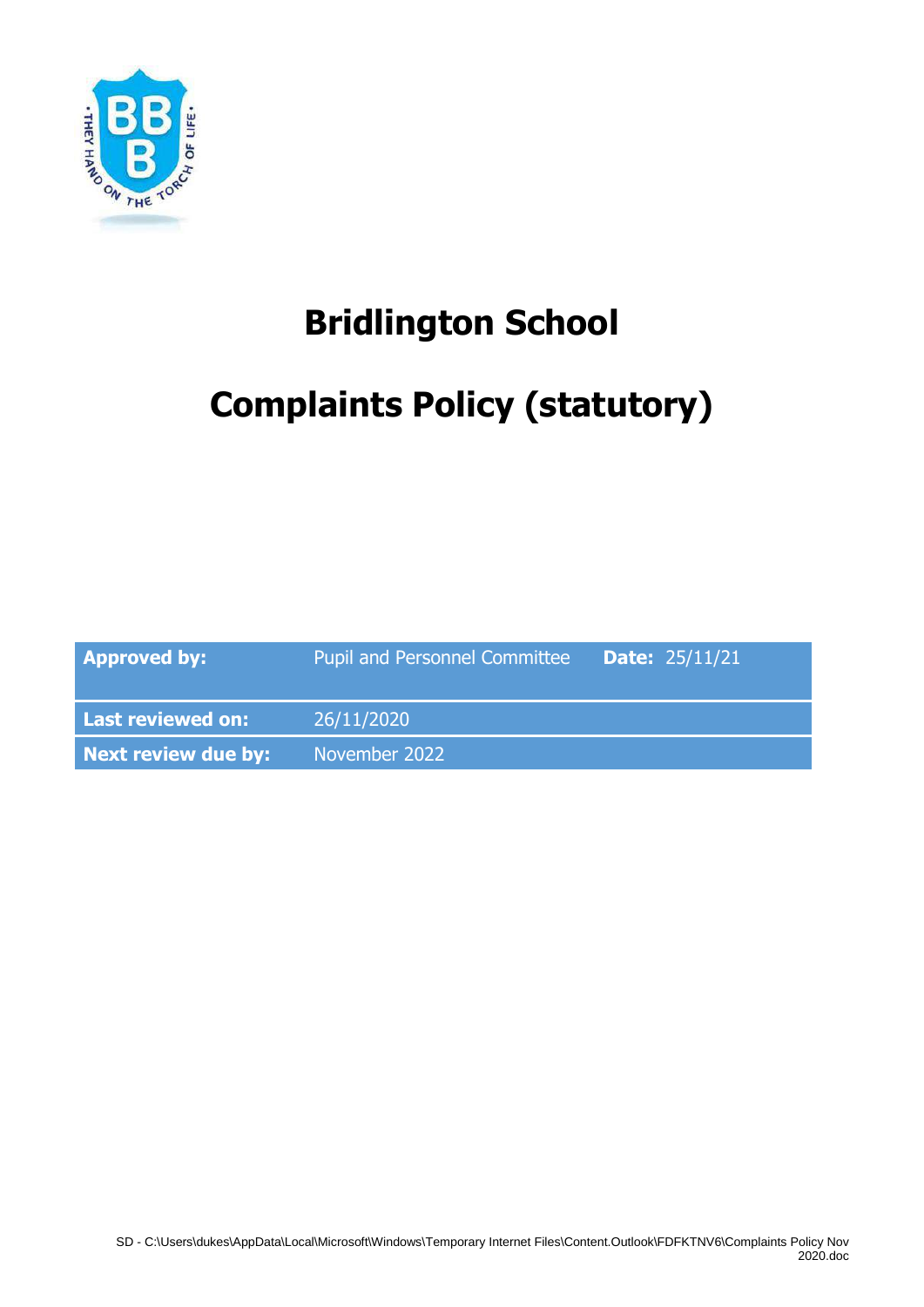## **Bridlington School COMPLAINTS POLICY**

## **Guidance for Parents/Carers**

If the Headteacher is the subject of the complaint, parents/carers should contact the Chair of Governors to discuss the complaint by writing to him at the school address. The school will forward the letter to the Chair of Governors. The Chair of Governors will then contact parents/carers to discuss the complaint.

All other complaints should be discussed with the Headteacher. Parents/carers should contact the school and arrange an appointment. It is helpful if concerns are put in writing and sent to the Headteacher prior to the appointment so that she is able to consider the situation prior to the appointment.

In a very small number of cases, the matter may not be resolved with the involvement of the Headteacher. When this happens, the complaint should be directed to the Governing Body. Parents/carers should put the complaint in writing to the Chair of Governors and send it to him at the school address. The Chair of Governors will then contact parents/carers to discuss the complaint.

If the complaint cannot be resolved by the Chair of Governors, parents/carers can ask for the complaint to be considered by the Governing Body's Complaints Committee. This committee will hear the complaint and decide what action, if any, should be taken. Parents/carers will be informed in writing of the committee's decision.

If parents/carers are not satisfied with the outcome of the investigation, they can make this known to the Local Authority.

The Local Authority does not normally investigate complaints directly. If a complaint is made either in writing or verbally to the Director of Children, Family and Adult Services or to any officer of the Local Authority, the Governing Body of the school is made aware of the complaint and is requested to deal with it through the adopted procedure. Further action can only be taken, however, if it can be demonstrated that the agreed procedure has not already been followed. The Local Authority will, however, try to mediate and find a possible solution to the problem.

The last recourse for complaints is to the Department for Education.

### **Complaints Committee Procedure**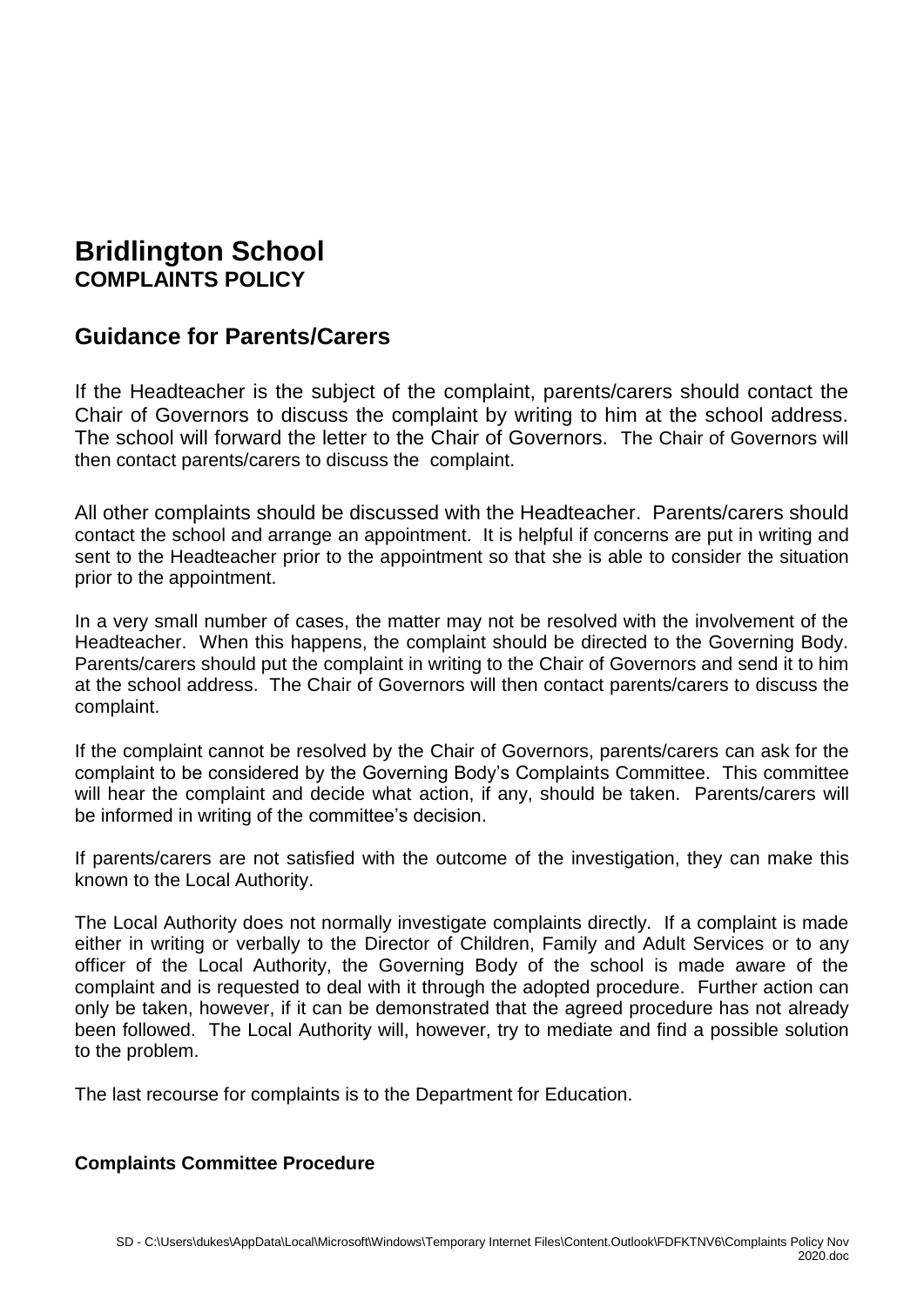On receipt of a complaint, the Chair of Governors should write to the complainant explaining that the complaint is being investigated. This letter should also explain the process and timescales of the investigation. The Governing Body should aim to complete the complaints process within two weeks of receiving the complaint, and should update the complainant on progress after two weeks if the process has not been completed.

It will be for the Complaints Committee to decide whether or not it is appropriate to interview the complainant as part of the investigation.

If the Complaints Committee agrees that the outcomes of the report could lead to disciplinary action being taken against an employee of the school, the Complaints Committee should pass the matter to the Disciplinary Committee. In this case, it is not the responsibility of the Complaints Committee to make a judgement about whether the employee is culpable, only that there is a case to answer. The Chair of the Complaints Committee should write to the complainant to explain that the matter has been passed to the Disciplinary Committee for further consideration.

As this point, the Disciplinary Procedure adopted by the Governing Body should be followed.

Once the final outcome of the complaint has been determined, the Chair of Governors should write to the complainant explaining, in general terms, the outcome of the investigation and the action taken by the Governing Body.

When dealing with complaints, governors should at all times bear in mind the need for confidentiality. If a complaint leads to discipline procedures, these cannot be invoked in cases where it can be shown that there has been a breach of confidentiality during the period of investigation.

The Governing Body should, where necessary, seek advice from the Local Authority on any procedural matters.

### **Vexations or Repeated Complaints**

There may be occasions when, despite a complaint being considered under all stages in this Complaints Policy, the Complainant persists in making the same complaint to the School. There may also be occasions when a Complainant raises unreasonable persistent complaints or raises complaints about matters which do not affect them. There may also be occasions when a complaint is made about a matter which is clearly so trivial that it would be a waste of the School's resources to deal with it under the formal stages of the procedure.

In all of these cases, the School reserves the right to regard the complaint as vexatious and/or repeated and to refuse to investigate it under the procedure in this Complaints Policy, if it appears reasonable and fair to do so, having regard to the circumstances surrounding the complaint.

Where the School decides that a complaint is vexatious and/or repeated and will not be investigated, the School will write to the Complainant within five school days of the complaint being raised to notify them of the decision.

If the Complainant is unhappy with the decision not to investigate a vexatious and/or repeated complaint, they may write to the Chair of Governors to ask for the decision to be reviewed. The Chair of Governors will be provided with all documentation relating to the current complaint and any previous complaints which were relevant to the decision, together with the